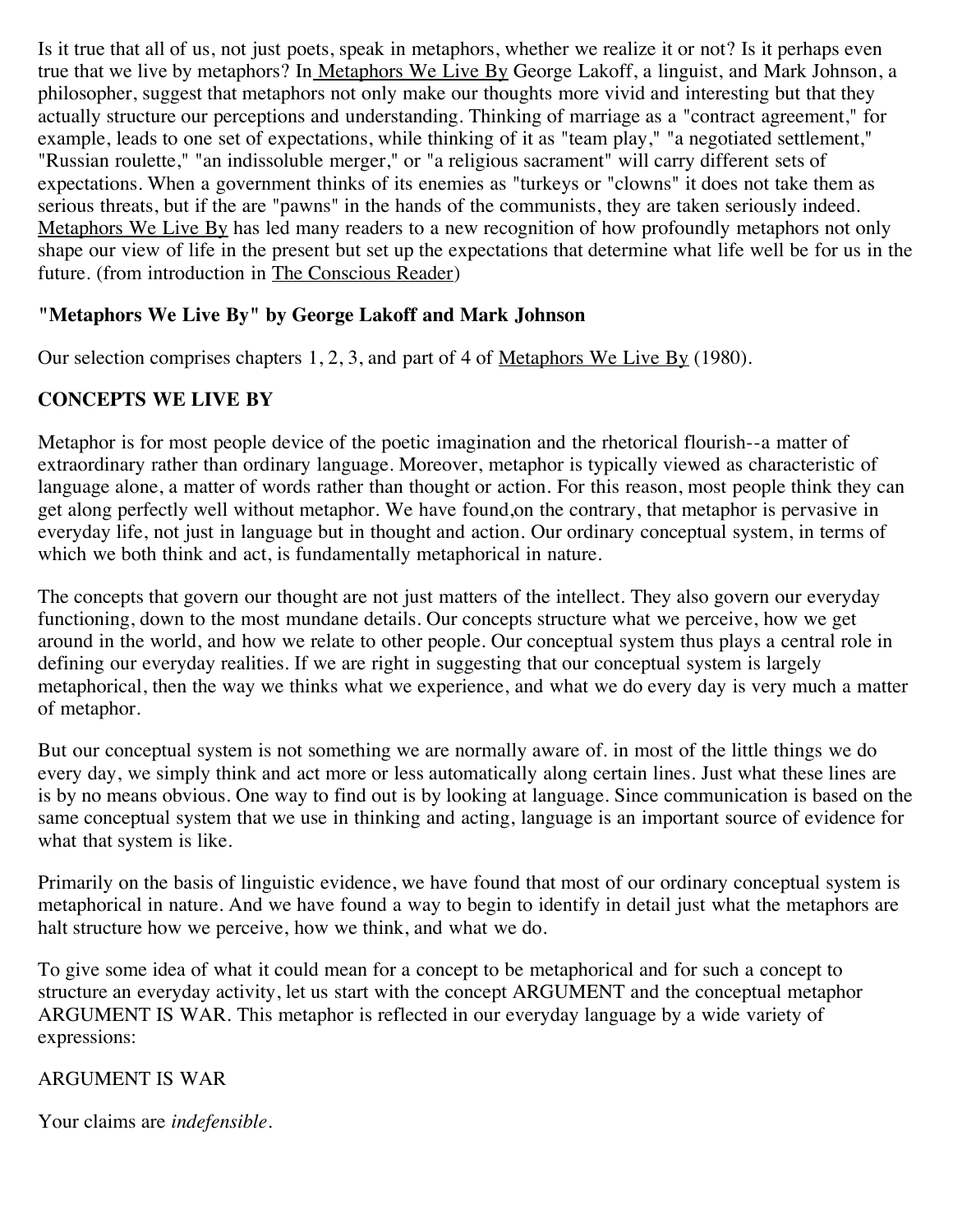He *attacked* every weak point in my argument.

His criticisms were right on *target.*

I *demolished* his argument.

I've never *won* an argument with him.

you disagree? Okay, *shoot!*

If you use that *strategy,* he'll *wipe you out.*

He *shot down* all of my arguments.

It is important to see that we don't just talk about arguments in terms of

It is important to see that we don't just talk about arguments in terms of war. We can actually win or lose arguments. We see the person we are arguing with as an opponent. We attack his positions and we defend our own. We gain and lose ground. We plan and use strategies. If we find a position indefensible, we can abandon it and take a new line of attack. Many of the things we do in arguing are partially structured by the concept of war. Though there is no physical battle, there is a verbal battle, and the structure of an argument- -attack, defense, counter-attack, etc.---reflects this. It is in this sense that the ARGUMENT IS WAR metaphor is one that we live by in this culture; its structures the actions we perform in arguing. Try to imagine a culture where arguments are not viewed in terms of war, where no one wins or loses, where there is no sense of attacking or defending, gaining or losing ground. Imagine a culture where an argument is viewed as a dance, the participants are seen as performers, and the goal is to perform in a balanced and aesthetically pleasing way. In such a culture, people would view arguments differently, experience them differently, carry them out differently, and talk about them differently. But we would probably not view them as arguing at all: they would simply be doing something different. It would seem strange even to call what they were doing "arguing." In perhaps the most neutral way of describing this difference between their culture and ours would be to say that we have a discourse form structured in terms of battle and they have one structured in terms of dance. This is an example of what it means for a metaphorical concept, namely, ARGUMENT IS WAR, to structure (at least in part) what we do and how we understand what we are doing when we argue. *The essence of metaphor is understanding and experiencing one kind of thing in terms of another.*. It is not that arguments are a subspecies of war. Arguments and wars are different kinds of things- -verbal discourse and armed conflict--and the actions performed are different kinds of actions. But ARGUMENT is partially structured, understood, performed, and talked about in terms of WAR. The concept is metaphorically structured, the activity is metaphorically structured, and, consequently, the language is metaphorically structured.

Moreover, this is the ordinary way of having an argument and talking about one. The normal way for us to talk about attacking a position is to use the words "attack a position." Our conventional ways of talking about arguments presuppose a metaphor we are hardly ever conscious of. The metaphors not merely in the words we use--it is in our very concept of an argument. The language of argument is not poetic, fanciful, or rhetorical; it is literal. We talk about arguments that way because we conceive of them that way--and we act according to the way we conceive of things.

The most important claim we have made so far is that metaphor is not just a matter of language, that is, of mere words. We shall argue that, on the contrary, human thought processes are largely metaphorical. This is what we mean when we say that the human conceptual system is metaphorically structured and defined. Metaphors as linguistic expressions are possible precisely because there are metaphors in a person's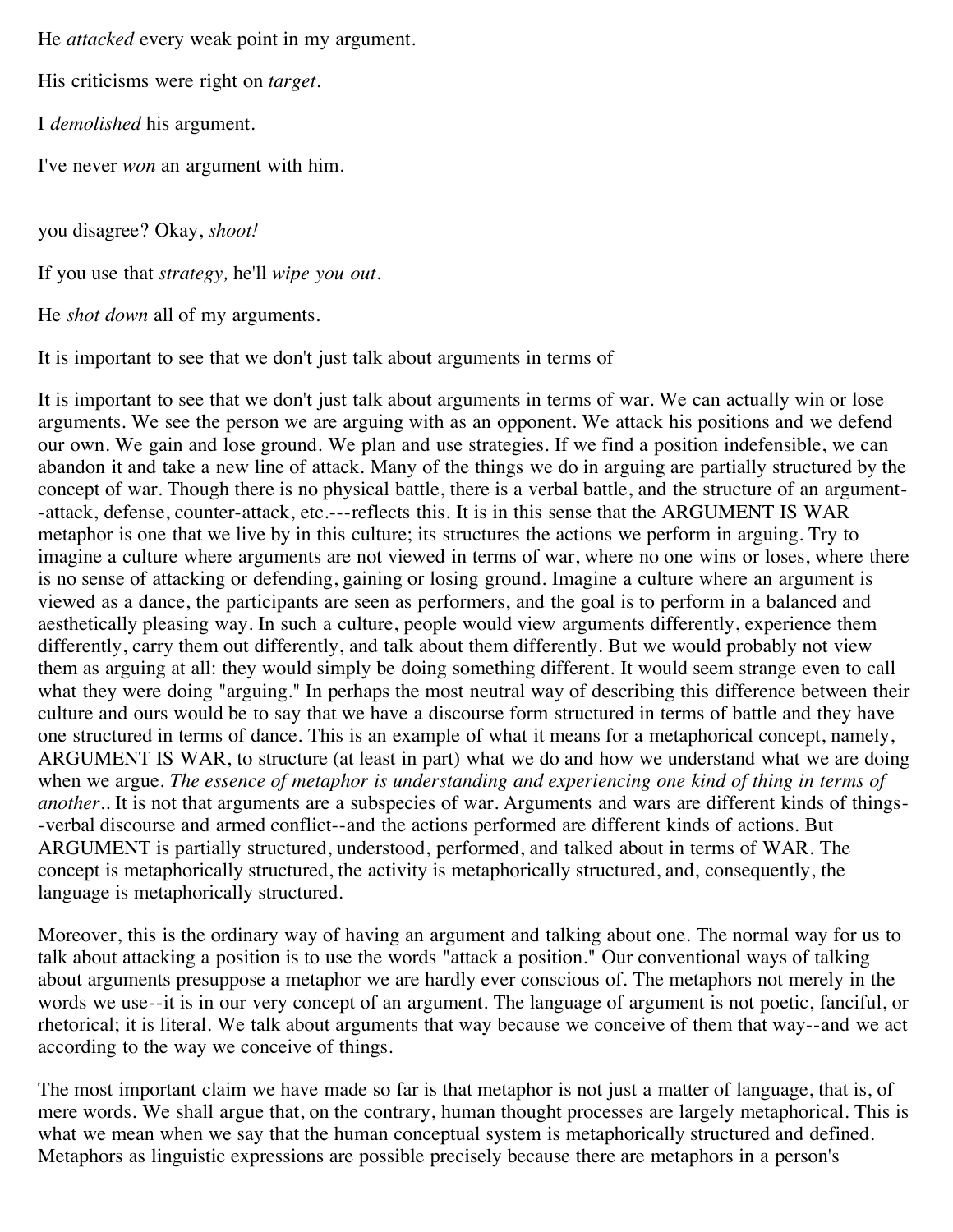conceptual system. Therefore, whenever in this book we speak of metaphors, such as ARGUMENT IS WAR, it should be understood that metaphor means metaphorical concept.

# **THE SYSTEMATICITTY OF METAPHORICAL CONCEPTS**

Arguments usually follow patterns; that is, there are certain things we typically do and do not do in arguing. The fact that we in part conceptualize arguments in terms of battle systematically influences the shape argument stake and the way we talk about what we do in arguing. Because the metaphorical concept is systematic, the language we use to talk about that aspect of the concept is systematic.

We saw in the ARGUMENT IS WAR metaphor that expressions from the vocabulary of war, e.g., attack a position, indefensible, strategy, new line of attack, win, gain ground, etc., form a systematic way of talking about the battling aspects of arguing. It is no accident that these expressions mean what they mean when we use them to talk about arguments. A portion of the conceptual network of battle partially characterizes file concept of an argument, and the language follows suit. Since metaphorical expressions in our language are tied to metaphorical concepts in a systematic way, we can use metaphorical linguistic expressions to study the nature of metaphorical concepts and to gain an understanding of the metaphorical nature of our activities.

To get an idea of how metaphorical expressions in everyday language icon give us insight into the metaphorical nature of the concepts that structure our everyday activities, let us consider the metaphorical concept TIME IS Money as it is reflected in contemporary English.

#### TIME IS MONEY

You're *wasting* my time.

This gadget will save you hours. I don't have the time to give you.

How do you spend your time these days? That flat tire cost me an hour.

I've invested a lot of time in her.

1 don't have enough time to spare for that.You're running out of time.

You need to budget your time.

*Put aside* aside some time for ping pong.

Is that *worth your while?*

Do you have much time *left*?

He's living on I *borrowed* time.

You don't use your time, *profitably*.

I *lost* a lot of time when I got sick.

#### *Thank you for* your time.

Time in our culture is a valuable commodity. It is a limited resource that we use to accomplish our goals. Because of the way that the concept of work has developed in modern Western culture, where work is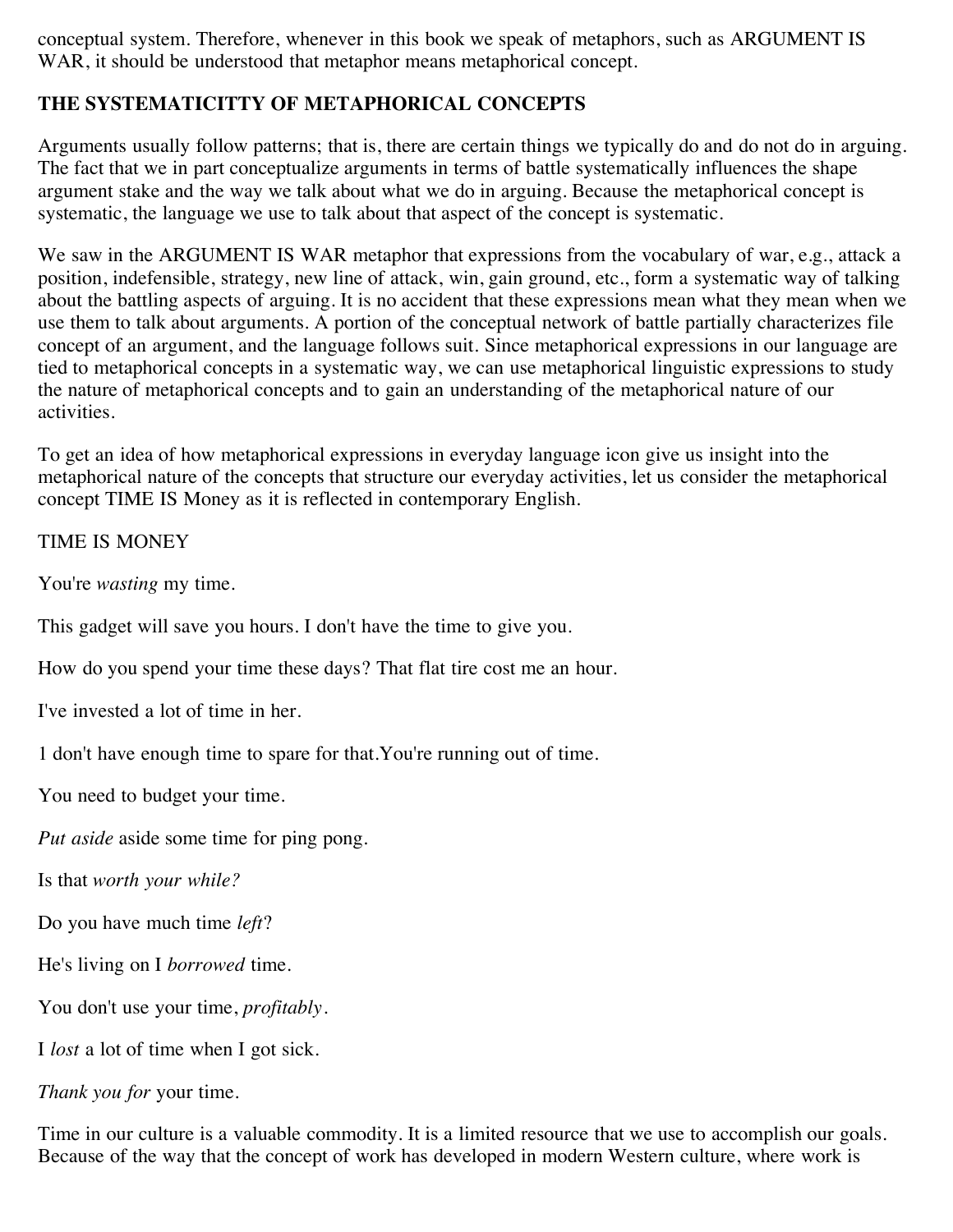typically associated with the time it takes and time is precisely quantified, it has become customary to pay people by the hour, week, or year. In our culture TIME IS MONEY in many ways: telephone message units, hourly wages, hotel room rates, yearly budgets, interest on loans, and paying your debt to society by "serving time." These practices are relatively new in the history of the human race, and by no means do they exist in all cultures. They have arisen in modern industrialized societies and structure our basic everyday activities in a very profound way. Corresponding to the fact that we act as if time is a valuable commodity- a limited resource, even money--we conceive of time that way. Thus we understand and experience time as the kind of thing that can be spent, wasted, budgeted, invested wisely or poorly, saved, or squandered.

TIME IS MONEY, TIME IS A LIMITED RESOURCE, and TIME IS A VALUABLE COMMODITY are all metaphorical concepts. They are metaphorical since we are using our everyday experiences with money, limited resources, and valuable commodities to conceptualize time. This isn't a necessary way for human beings to conceptualize time; it is tied to our culture. There are cultures where time is none of these things.

The metaphorical concepts TIME IS MONEY, TIME 1S A RESOURCE, and TIME IS A VALUABLE COMMODITY form a single system based on sub-categorization, since in our society money is a limited resource and limited resources are valuable commodities. These sub categorization relationships characterize entailment relationships between the metaphors: TIME IS MONEY entails that TIME IS A LIMITED RESOURCE, which entails that TIME 1S A VALUABLE COMMODITY.

We are adopting the practice of using the most specific metaphorical concept, in this case TIME IS MONEY to characterize the entire system. Of the expressions listed under the TIME IS MONEY metaphor, some refer specifically to money (spend, invest, budget, probably cost), others to limited resources (use, use up, have enough of, run out of), and still others to valuable commodities (have, give, lose, thank you for). This is an example of the way in which metaphorical entailments can characterize a coherent system of metaphorical concepts and a corresponding coherent system of metaphorical expressions for those concepts.

The very systematicity that allows us to comprehend one aspect of a concept in terms terms of another (e.g., comprehending an aspect of arguing in terms of battle) will necessarily hide other aspects of the concept. In allowing us to focus on one aspect of a concept (e.g., the battling aspects of arguing), metaphorical concept can keep us from focusing on other aspects of the concept that are inconsistent with that metaphor. For example, in the midst of a heated argument, when we are intent on attacking our opponent's position and defending our own, we may lose sight of the cooperative aspects of arguing. Someone who is arguing with you can be viewed as giving you his time, a valuable commodity, in an effort at mutual understanding. But when we are preoccupied with the battle aspects, we often lose sight of the cooperative aspects.

A far more subtle case of how a metaphorical concept can hide an aspect of our experience can be seen in what Michael Reddy has called the "conduit metaphor."' Reddy observes that our language about language is structured roughly by the following complex metaphor:

IDEAS (Of MEANINGS) ARE OBJECTS.

# LINGUISTIC EXPRESSIONS ARE CONTAINERS.

# COMMUNICATION IS SENDING.

The speaker puts ideas (objects) into words (containers) and sends them (along a conduit) to a bearer who takes the idea/objects out of the word/containers. Reddy documents this with more than a hundred types of expressions in English, which he estimates account for at least 70 percent of the expressions we use for talking about language. Here are some examples:

#### THE CONDUIT METAPHOR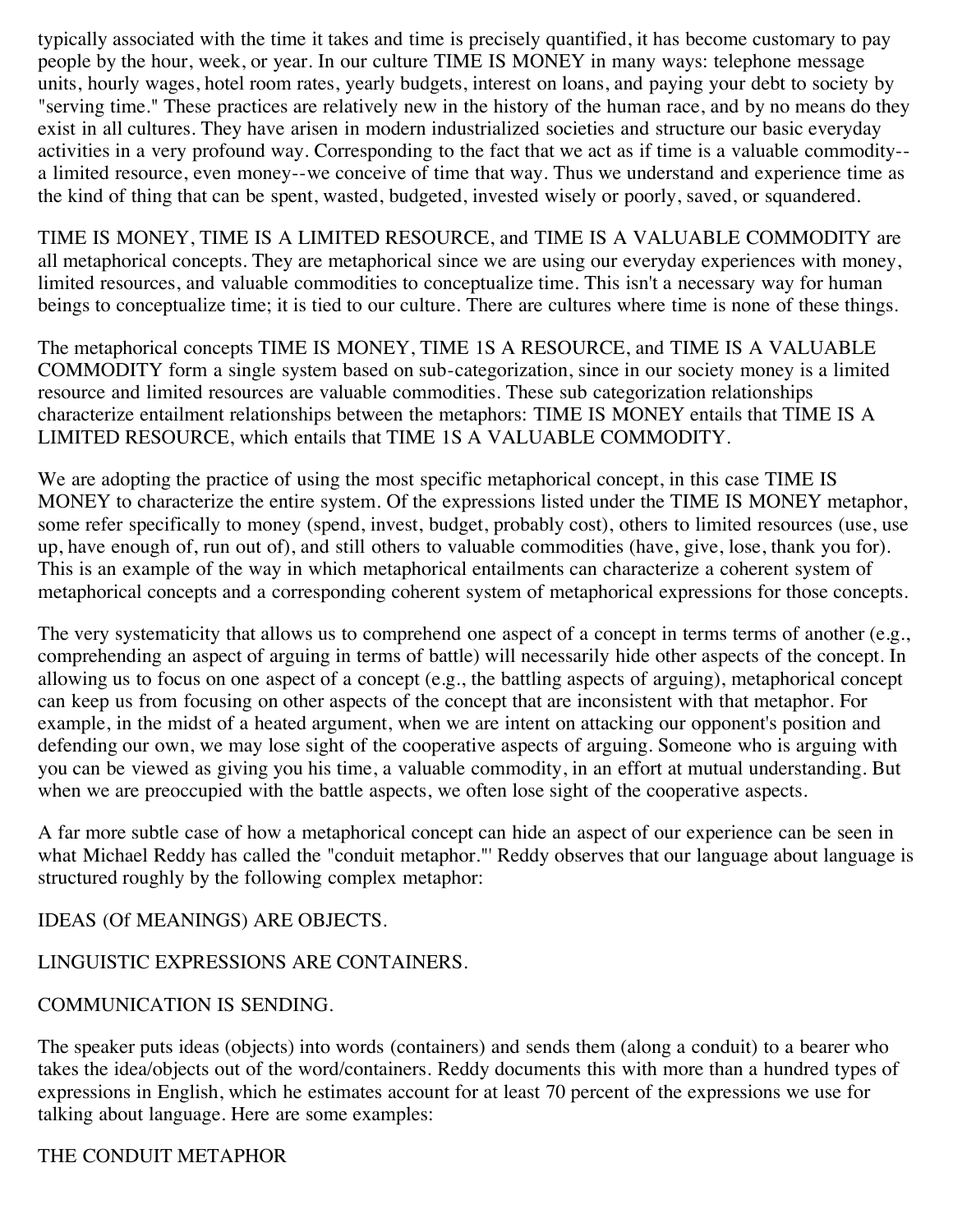It's hard to *get* that idea across to him.

I *gave* you that idea.

Your reasons *came through* to us.

It's difficult to *put* my ideas *into* words.

When you *have* a good idea, try to *capture* it immediately in words.

Try to *pack* more thought into fewer words.

You can't simply *stuff* ideas *into* a sentence any old way.

The meaning is right there *in* the words.

Don't *force* your meanings *into* the wrong words.

His words *carry* little meaning.

The introduction has a great deal of thought *content.*

Your words seem *hollow.*

The sentence is *without* meaning.

The idea is *buried in* terribly dense paragraphs.

In examples like these it is far more difficult to see that there is anything hidden by the metaphor or even to see that there is a metaphor here at all. This is so much the conventional way of thinking about language that it is sometimes hard to imagine that it might not fit reality. But if we look at what the conduit metaphor entails, we can see some of the ways in which it masks aspects of the communicative process.

First, the Linguistic EXPRESSIONS ARE CONTAINERS FOR MEANINGS aspect of the conduit metaphor entails that words and sentences have meanings in themselves, independent of any context or speaker. The MEANINGS ARE OBJECTS part of the metaphor, for example, entails that meanings have an existence independent of people and contexts. The part of the metaphor that says LINGUISTICS EXPRESSIONS ARE CONTAINERS FOR MEANING entails that words (and sentences) have meanings, again independent of contexts and speakers. These metaphors are appropriate in many situations--those where context differences don't matter and where all the participants in the conversation understand the sentences in the same way. These two entailments are exemplified by sentences like

The meaning is right there in the words,

which, according to the CONDUIT metaphor, can correctly be said of any sentence. But there are many cases where context does matter. Here is a celebrated one recorded in actual conversation by Pamela Downing:

Please sit in the apple-juice seat.

In isolation this sentence has no meaning at all, since the expression "apple-juice seat" is not a conventional way of referring to any kind of object. But the sentence makes perfect sense in the context in which it was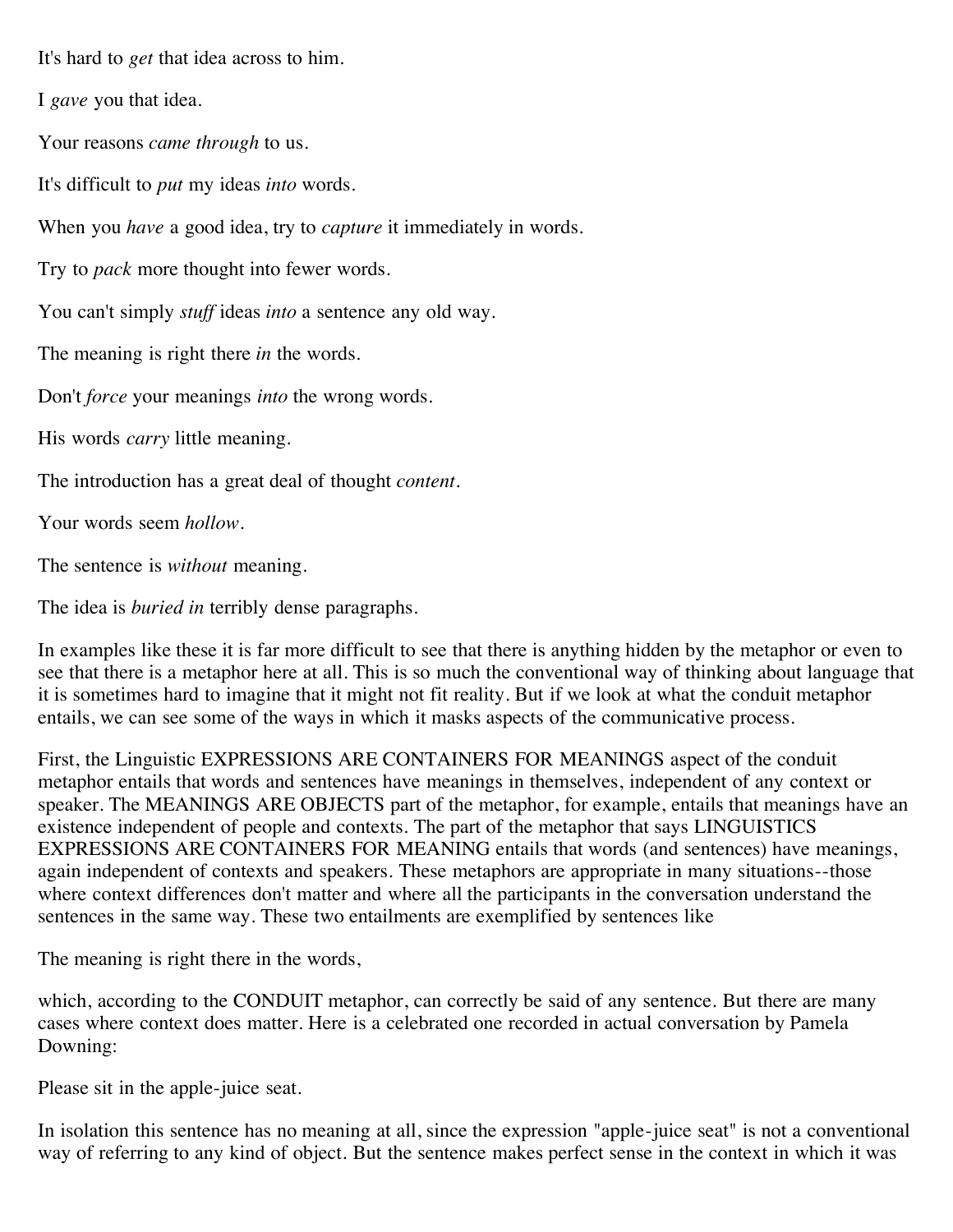uttered. An overnight guest came down to breakfast. There were four place settings, three with orange juice and one with apple juice. It was clear what the apple-juice seat was. And even the next morning, when there was no apple juice, it was still clear which seat was the apple-juice seat.

In addition to sentences that have no meaning without context, there are cases where a single sentence will mean different things to different people. Consider:

We need new alternative sources of energy.

This means something very different to the president of Mobil Oil from what it means to the president of Friends of the Earth. The meaning is not right there in the sentence--it matters a lot who is saying or listening to the sentence and what his social and political attitudes are. The CONDUIT metaphor does not fit cases where context is required to determine whether the sentence has any meaning at all and, if so, what meaning it has.

These examples show that the metaphorical concepts we have looked at provide us with a partial understanding of what communication, argument, and time are and that, in doing this, they hide other aspects of these concepts. It is important to see that the metaphorical structuring involved here is partial, not total. If it were total, one concept would actually be the other, not merely be understood in terms of it. For example, time isn't really money. If you spend your time trying to do something and it doesn't work, you can't get your time back. There are no time banks. I can give you a lot of time, but you can't give me back the same time, though you can give me back the same amount of time. And so on. Thus, part of a metaphorical concept does not and cannot fit.

On the other hand, metaphorical concepts can be extended beyond the range of ordinary literal ways of thinking and talking into the range of what is called figurative, poetic, colorful, or fanciful thought and language. Thus, if ideas are objects, we can dress them?n up in fancy clothes, juggle them, line them up nice and neat, etc. So when we say that a concept is structured by a metaphors we mean that it is partially structured and that it can be extended in some ways but not others.

# **ORIENTATIONAL METAPHORS**

So far we have examined what we will call structural metaphors, cases where one concept is metaphorically structured in terms of another. But there is another kind of metaphorical concept, one that does not structure one concept in terms of another but instead organizes a whole system of concepts with respect to one another. We will call these *orientational metaphors,* since most of them have to do with spatial orientation: up-down, in-out, front-back, on-off, deep-shallow, central-peripheral. These spatial orientations arise from the fact that we have bodies of the sort we have and that they function as they do in our physical environment. Orientational metaphors give a concept a spatial orientation; for example, happy is up. The fact that the concept HAPPY is oriented up leads to English expressions like "I'm feeling up today."

Such metaphorical orientations are not arbitrary. They have a basis in our physical and cultural experience. Though the polar oppositions up-down,in-out, etc., are physical in nature, the orientational metaphors based on them vary from culture to culture. For example, in some cultures the future is in front of us, whereas in others it is in back. We will be looking at up-down spatialization metaphors, which have been studied intensively by William Nagy, as an illustration. In each case, we will give a brief hint about how such metaphorical concept might have arisen from our physical and cultural experience. These accounts are mean, to be suggestive and plausible, not definitive.

# HAPPY IS UP; SAD IS DOWN.

I'm feeling up. That boosted my spirits. My spirits rose. you're in high spirits. Thinking about her always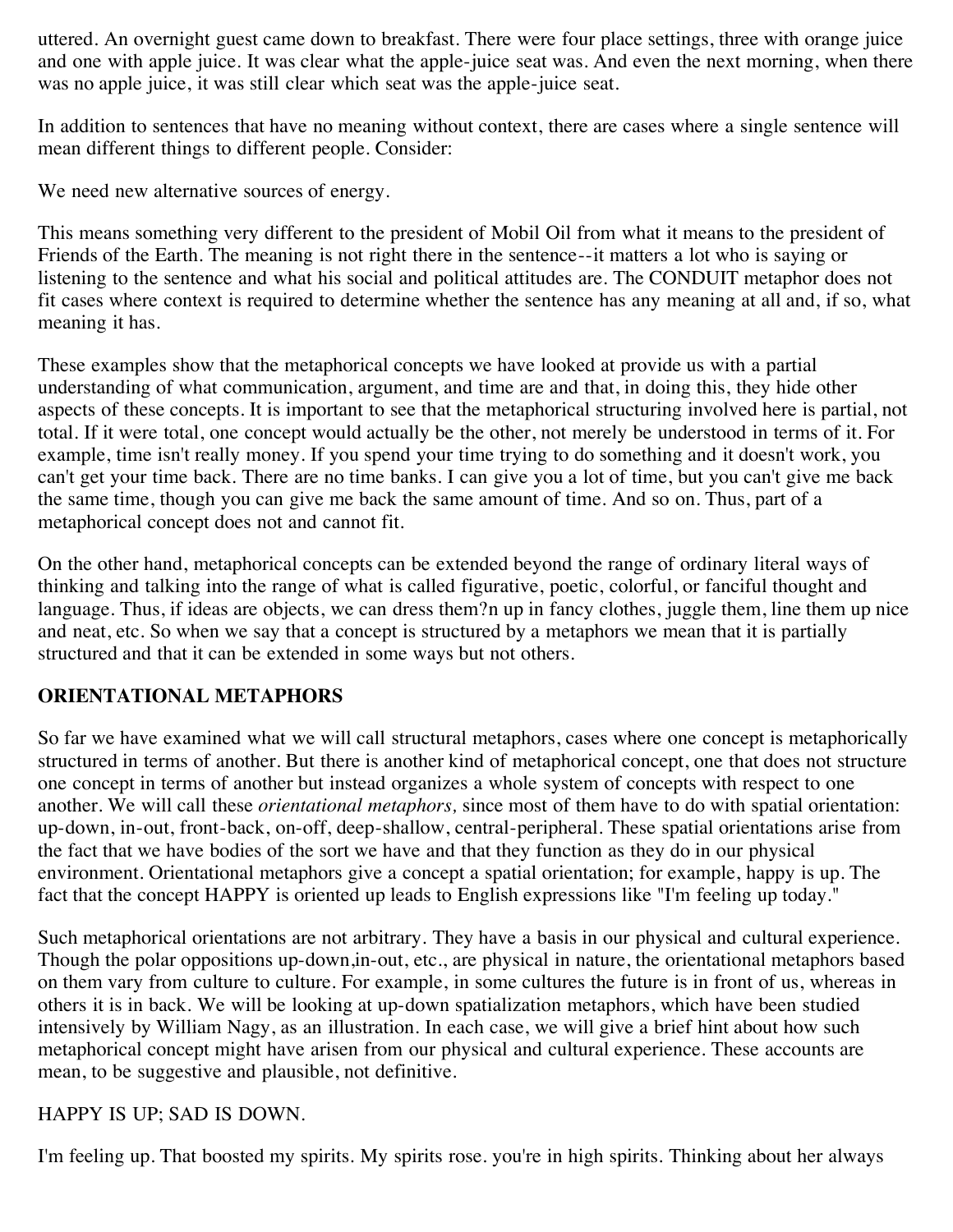gives me a lift. I'm feeling down. I'm depressed. He's really low these days. I fell into a depression. My spirits sank.

physical basis: Drooping Posture typically goes along with sadness and depression, erect posture with a positive emotional state.

# CONSCIOUS IS UP; UNCONSCIOUS IS DOWN

Wake up Wake up. I'm up already. He rises early in the morning. He fell asleep. He dropped off to sleep. He's under hypnosis. He's under hypnosis. He sank into a coma.

Physical basis: Humans and most other mammals sleep lying down and stand up when they awaken.

# HEALTH AND LIFE ARE UP

#### SICKNESS AND DEATH ARE DOWN

He's at the peak of health. Lazarus rose from the dead. He's in top shape.As to his health, he's way up there. He fell ill. He's sinking fast. He came down with the flu. His health is declining. He dropped dead.

Physical basis: Serious illness forces us to lie down physically. When you're dead, you are physically down.

#### HAVING CONTROL OR FORCE IS UP

#### BEING SUBJECT TO CONTROL OR FORCE IS DOWN

I have control over her. I am on top of the situation. He's in a superior position. He's at the height of his power. He's in the high command. He's in the upper echelon. His power rose. He ranks above me in strength. He is under my control. He fell from power. His Power is on the decline. He is my social interior. He is low man on the totem pole.

Physical basis- Physical size typically correlates with physical strength, and the victor in a fight is typically on top.

#### MORE IS UP; LESS 1S DOWN

The number of books printed each year keeps going up. His draft number is high. My income rose last year. The amount of artistic activity in this state has gone down in the past year. The number of errors he made is incredibly low. His income fell last year. He is underage. If you're 100 hot, turn the heat down.

Physical basis: If you add more of a substance or of physical objects to a container or pile, the level goes up.

# FORESEEABLE FUTURE EVENTS ARE UP (AND AHEAD)

All upcoming events are listed in the paper. What's coming up this week? I'm afraid of what's up ahead of us. What's up?

Physical basis: Normally our eyes look in the direction in which we typically move (ahead, forward). As an object approaches a person (or the person approaches the object), the object appears larger. Since the ground is perceived as being fixed, the top of the object appears to be moving upward in the person's field of vision.

# HIGH STATUS IS UP; LOW STATUS IS DOWN